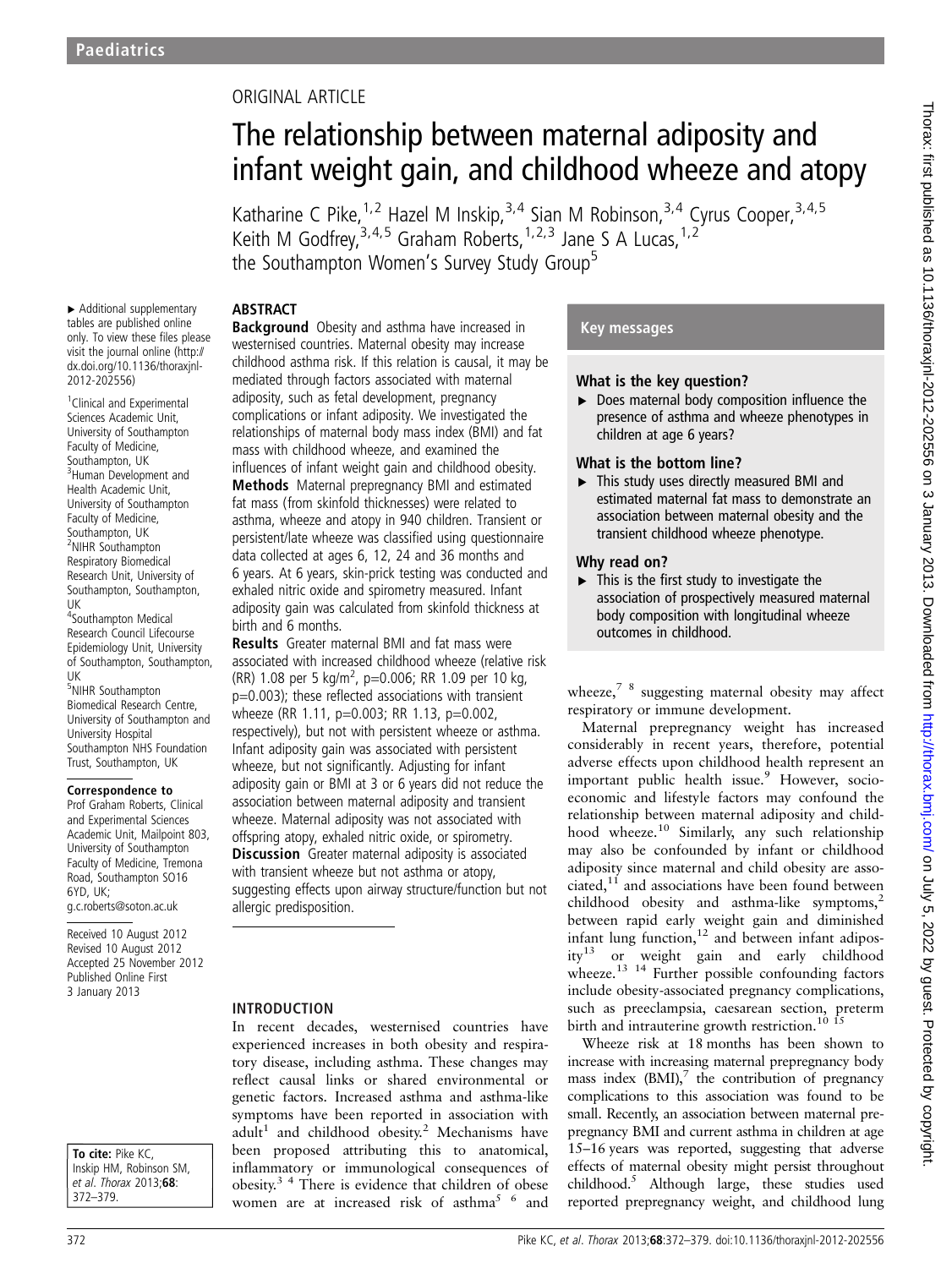function and atopy were not measured. Measures of fat mass may potentially represent maternal adiposity better than BMI. This study is the first to explore the relationship between maternal fat mass and childhood asthma and wheeze alongside objective measurements of atopy and lung function.

# METHODS

### **Participants**

Participants were mothers and children from the Southampton Women's Survey.<sup>16</sup> Women aged 20–34 years were recruited during 1998–2002. Women were interviewed and anthropometric measurements made at recruitment, and for those who became pregnant, at 11 and 34 weeks of pregnancy. Childhood follow-up visits occurred at 6, 12, 24 and 36 months. During 2006–2010, 1529 children aged 6 years were invited for respiratory follow-up. Home-based questionnaire, skin test and spirometry data were collected from 940 children. Participants were encouraged to attend the clinic for exhaled nitric oxide (eNO) testing; 596 did so, but time and resources meant that not all participants attended. Maternal prepregnancy fat mass and BMI measurements were available for 927 (98.6%) and 930 (98.9%) women, respectively (figure 1). Parental consent was obtained and local ethical approval was granted (276/97, 307/97, 089/99, 06/Q1702/104).

#### Maternal anthropometry

Prepregnancy height and weight were measured using portable Seca 835 scales (Seca, Birmingham, UK) and Leicester stadiometer (Invicta Plastics, Leicester, UK). Biceps, triceps, suprailiac and subscapular skinfold thicknesses were measured with Harpenden 'John Bull' callipers (British Indicates, St Albans, UK). A standard protocol requiring three readings within 10% was followed. BMI was calculated as weight (kg)/(height (m))<sup>2</sup>. Fat mass was estimated from body weight and skinfolds using

the Durnin and Womersley equation.<sup>17</sup> Analysis was limited to prepregnancy measurements as body composition equations are not validated in pregnancy.

#### Childhood anthropometry

Research nurses measured subscapular skinfold thicknesses at birth and 6 months. Subscapular adiposity change conditional upon initial measurements was calculated using regression to account for exact age and regression to the mean. BMI at 3 and 6 years was calculated from height and weight, and the values converted to age and gender-specific z-scores using the Child Growth Foundation 1990 Reference (London, UK).

#### Atopy

Skin-prick testing was conducted at age 6 years using cat, dog, house dust mite (Dermatophagoides pteronyssinus), egg, milk, grass and tree pollen allergens. A positive control of  $>3$  mm, and negative control of 0 mm were required. Any response ≥3 mm was considered evidence of atopy.

#### Childhood asthma and wheeze

Research nurses administered ISAAC core-questionnaire wheezing-module questions.<sup>18</sup> Mothers were asked whether their child had 'ever been diagnosed with asthma by a doctor' or had experienced 'any episodes of chestiness associated with wheezing or whistling in his/her chest since they were last seen.' Children who had ever been diagnosed with asthma and had experienced asthma symptoms or received asthma medication within the last year were considered to have current asthma; those reported to wheeze within the last year were considered to have current wheeze. Questionnaire data obtained at 6, 12, 24 and 36 months were combined with that from 6 years to define wheeze phenotypes based upon those of the Tuscon Children's Respiratory Study:<sup>19</sup>



Figure 1 Flow of participants through the study.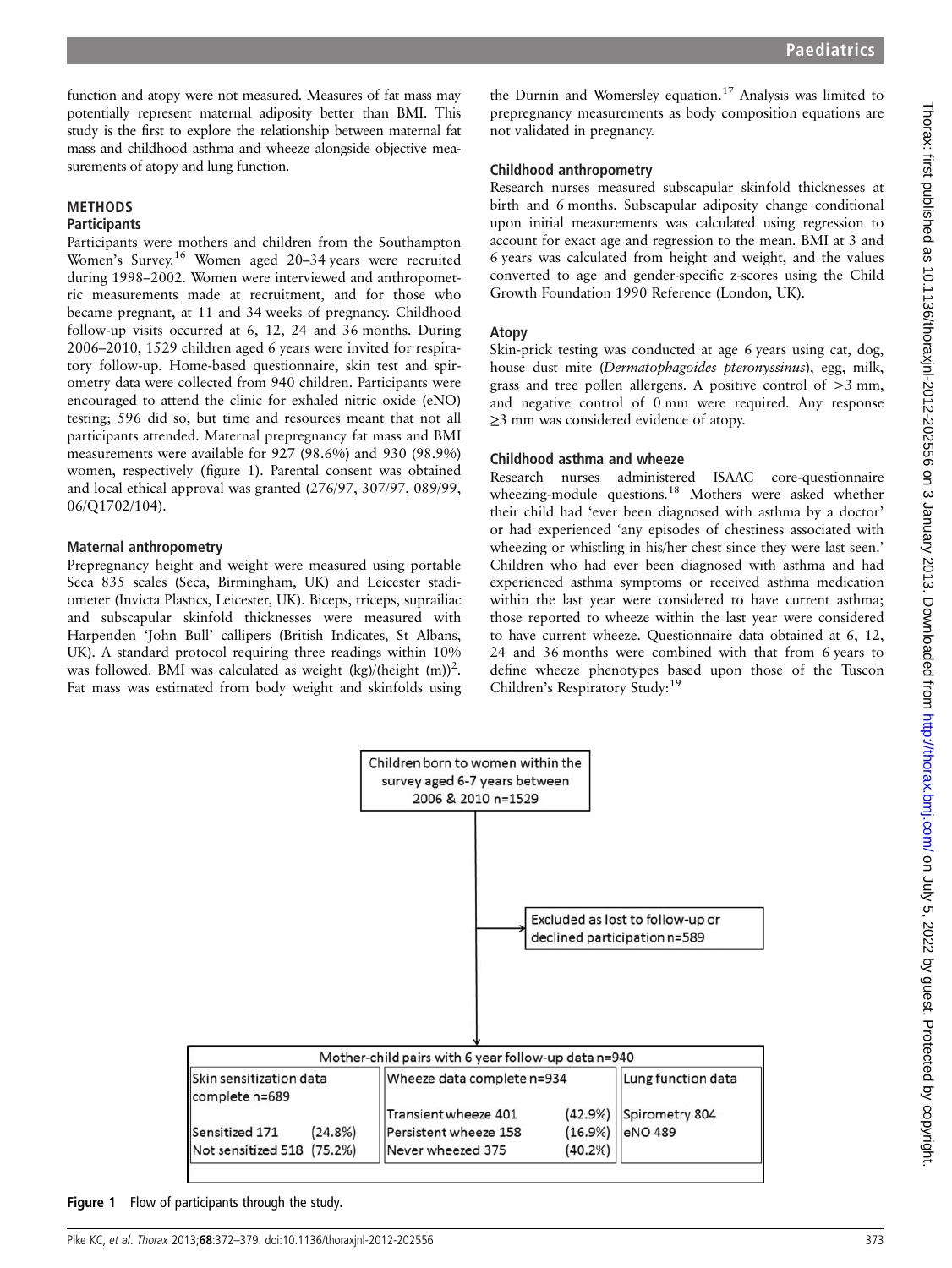- ▸ Transient wheeze: Wheeze ≤3 years but no wheeze or asthma treatment at 6 years.
- Persistent wheeze: Wheeze ≤3 years plus wheeze or asthma treatment at 6 years.
- ▸ Late-onset wheeze: No wheeze ≤3 years but wheeze or asthma treatment at 6 years.

Very few children had late-onset wheeze, so the persistent and late-onset wheeze groups were combined.

#### Lung function

Spirometry was measured using a portable Koko spirometer with incentive software (KoKo v4; PDS Instrumentation; Louisville, USA). Measurements were made according to American Thoracic Society (ATS) guidelines,<sup>20</sup> although to avoid discomfort, nose-clips were not worn. Spirometry indices were standardised for height, gender and age using the growing lungs reference.<sup>21</sup>

# Exhaled nitric oxide

eNO Was measured according to European Respiratory Society /ATS recommendations using a NIOX chemiluminescence analyser (Aerocrine, Sweden).<sup>22</sup> A mean of three readings was calculated where possible. Values were normalised by inverse square root transformation then standardised. The sign was reversed so that high standardised scores represent high untransformed eNO values.

# Statistical methods

Relative risks for binary outcomes were modelled using Poisson regression with robust variance; Poisson regression being appropriate for common outcomes where odds ratios cannot be interpreted as relative risks.<sup>23</sup> Children with transient or persistent/ late wheeze were compared with children who had never wheezed. Linear regression was used for continuous outcomes. Relative risks and regression coefficients were expressed relative to 5 kg/m<sup>2</sup> change in BMI, or 10 kg change in fat mass. Analyses were also conducted considering maternal BMI as a discrete variable to classify women according to the World Health Organisation scheme as either normal weight (BMI 18.5–24.99), overweight (BMI 25–29.99) or obese (BMI  $\geq$ 30), and considering maternal weight gain in pregnancy according to Institute of Medicine categories.

Potential confounders identified a priori were: maternal age, height, parity, education, socioeconomic status, smoking in pregnancy, asthma, eczema, rhinitis, atopy and child's gender, birth weight, gestation and age at last breastfeed. Potential confounders were tested for association with each respiratory outcome. Model 1 included all variables associated with each outcome, but excluded birth weight, gestation, adiposity gain in the first 6 months of life and the child's BMI at age 6 years, as each of these may lie on the causal pathway. Model 2 included birth weight and gestation if they were significantly associated with the outcomes, and further analyses were conducted adjusting for all significantly associated confounders (including birth weight and gestation) and infant adiposity gain (birth to 6 months) (Model 3) and child's BMI aged 6 years (Model 4).

Based upon effect sizes of approaching 5% seen in previous studies, we estimated approaching 100% power to detect an increase in risk of this magnitude per kg maternal fat mass, and of 80–100% per BMI unit dependent upon physiological outcome. Bonferroni correction was considered over-conservative as the analyses were designed a priori to test a limited number of hypotheses and not all the tests were independent.<sup>24</sup> We focused our interest on results with p values ≤0.01 and considered consistency of the

findings in our interpretation. Stata 11 (Stata Corp, College Station, Texas, USA) was used for all analyses.

# RESULTS

# **Participants**

Participating mothers were similar to non-participants in terms of body composition, asthma and atopy, however, they were slightly older, taller, less likely to smoke in pregnancy, more likely to be primiparous and were of higher educational attainment and social class. Participating children were of similar birth weight and gestation compared with those not followed-up (table 1). When compared with the children attending the clinic, children unable to attend did not differ significantly (data not shown).

The median (IQR) maternal BMI was 24.3 (22.0–27.5) kg/m<sup>2</sup>; 261 (28.1%) mothers were overweight and 135 (14.5%) were obese. Median maternal prepregnancy fat mass was 20.3 (16.3–25.9) kg. The median period between recruitment and 11-week interviews was 67 weeks (32–106 weeks). The mean (SD) difference in BMI calculated from weight measured at 11 weeks' gestation was 0.62 (1.62) kg/m<sup>2</sup> greater than that calculated from weight measured at recruitment, while BMI calculated from the weight that mothers self-reported at 11 weeks of pregnancy to have been their immediate prepregnancy weight was 0.34 (1.78) kg/m<sup>2</sup> less than that calculated from weight measured at recruitment; the respective correlation coefficients were 0.95 and 0.93. Both maternal BMI and maternal fat mass were positively associated with a child's birth weight ( $p < 0.001$ ), there was no significant association with infant adiposity change.

Wheeze was experienced by 559 children (59.9%), and 137 (14.6%) had wheeze at age 6 years. Wheezing was transient in 401 (42.9%), and persistent/late in 158 children (16.9%) (figure 1). Asthma had been diagnosed in 145 children (15.4%), of whom 100 (10.6%) had current symptoms or asthma treatment. Technically acceptable spirometry was achieved by 804 children (85.5%); 489 (82.0%) of 596 children attending the clinic had acceptable eNO measurements (figure 1).

# Childhood wheeze

Maternal prepregnancy fat mass was positively associated with ever wheezing (RR 1.09 per 10 kg, p=0.003). This association remained after adjusting for potential confounders (RR 1.08 per 10 kg, p=0.007—Model 1, basic confounders); results were similar when gestation, infant adiposity gain or child's BMI, aged 6 years, were included in the model (table 2). Maternal fat mass was not associated with current or ever asthma. Children experiencing wheeze  $\leq$ 3 years appeared to account for most of the association between maternal fatness and ever wheezing, as maternal fat mass was positively associated with transient wheeze (RR 1.13,  $p=0.002$ ), but not with current or persistent wheeze. The association with transient wheeze remained after adjusting for potential confounders, gestation, infant adiposity gain and child's BMI aged 6 years (table 2, Models 1–4), and also when child's BMI aged 3 years was adjusted for (RR 1.01,  $p=0.02$ ).

Similar associations were found between maternal prepregnancy BMI and wheeze outcomes (table 3). Maternal BMI was positively associated with ever wheezing (RR 1.08 per 5 kg/m<sup>2</sup>,  $p=0.006$ ) and transient wheeze (RR 1.11 per 5 kg/m<sup>2</sup>, p=0.003). These associations remained in each of the four adjusted models. Maternal BMI was not associated with ever or current asthma, current or persistent wheeze.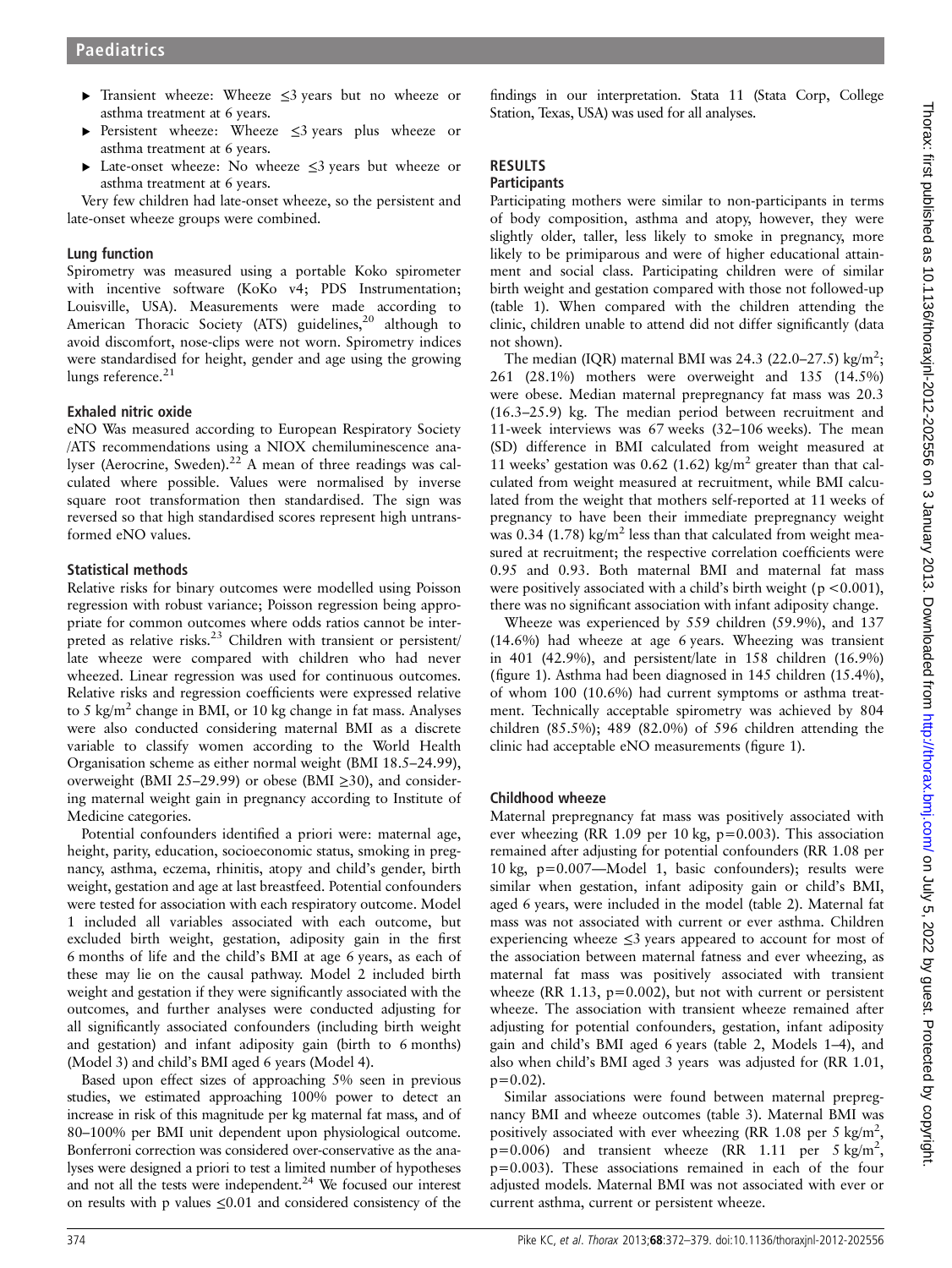Table 1 Comparison of Southampton Women's Survey mother-child pairs with complete data with those lacking either maternal body composition or 6-year follow-up data, but born in the same time period

|                                              | Participating<br>mother-child<br>pairs (n=940) | <b>Mother-child</b><br>pairs with<br>missing data<br>$(n=589)$ | p Value    |
|----------------------------------------------|------------------------------------------------|----------------------------------------------------------------|------------|
| Maternal characteristics                     |                                                |                                                                |            |
| Age at child's birth,<br>years (mean (SD))   | 30.3(3.8)                                      | 29.7 (3.8)                                                     | 0.007      |
| Primiparous (n (%))                          |                                                |                                                                |            |
| No                                           | 494 (52.6)                                     | 355 (60.3)                                                     | 0.003      |
| Yes                                          | 446 (47.5)                                     | 234 (39.7)                                                     |            |
| Qualifications (n (%))                       |                                                |                                                                |            |
| None                                         | 15(1.6)                                        | 36(6.1)                                                        | < 0.001    |
| GCSE D-G                                     | 88 (9.4)                                       | 67 (11.4)                                                      |            |
| GCSE A*-C                                    | 278 (29.6)                                     | 165 (28.1)                                                     |            |
| A level                                      | 270 (28.8)                                     | 175 (29.8)                                                     |            |
| <b>HND</b>                                   | 66 (7.0)                                       | 39 (6.6)                                                       |            |
| Degree                                       | 222 (23.6)                                     | 106 (18.0)                                                     |            |
| Parents' social class (n (%))                |                                                |                                                                |            |
| I                                            | 100 (10.8)                                     | 52 (12.3)                                                      | 0.019      |
| $\mathbf{I}$                                 | 454 (48.8)                                     | 178 (42.3)                                                     |            |
| <b>IIIN</b>                                  | 263 (28.5)                                     | 112 (26.6)                                                     |            |
| <b>IIIM</b>                                  | 72 (7.7)                                       | 51(12.1)                                                       |            |
| IV                                           | 39 (4.2)                                       | 20(4.8)                                                        |            |
| V                                            | 2(0.2)                                         | 8(1.9)                                                         |            |
| Smoked in pregnancy (n (%))                  |                                                |                                                                |            |
| No                                           | 768 (84.9)                                     | 431 (77.2)                                                     | < 0.001    |
| Yes                                          | 137 (15.1)                                     | 127 (22.8)                                                     |            |
| Maternal asthma (n (%))                      |                                                |                                                                |            |
| No                                           | 733 (78.7)                                     | 442 (76.2)                                                     | 0.251      |
| Yes                                          | 198 (21.3)                                     | 138 (23.8)                                                     |            |
| Maternal childhood eczema (n (%))            |                                                |                                                                |            |
| No                                           | 758 (81.5)                                     | 476 (82.1)                                                     | 0.783      |
| Yes                                          | 172 (18.5)                                     | 104 (17.9)                                                     |            |
| Maternal rhinitis (n (%))                    |                                                |                                                                |            |
| No                                           | 539 (57.9)                                     | 353 (60.9)                                                     | 0.254      |
| Yes                                          | 392 (42.1)                                     | 227 (39.1)                                                     |            |
| Maternal atopy (n (%))                       |                                                |                                                                |            |
| No                                           | 438 (53.0)                                     | 236 (57.0)                                                     | 0.185      |
| Yes                                          | 388 (47.0)                                     | 178 (43.0)                                                     |            |
| Height, cm (mean (SD))                       | 163.5(6.6)                                     | 162.7 (6.0)                                                    | 0.020      |
| BMI, kg/m <sup>2</sup> (median,<br>(IQR))    | 24.3 (22.0-27.5)                               | 24.1 (21.8-27.4)                                               | 0.657      |
| Fat mass, kg (median,<br>(IQR))              | 20.3 (16.3–25.9)                               | 19.5 (15.7–25.8)                                               | 0.116      |
| Child's characteristics                      |                                                |                                                                |            |
| Gender (n (%))                               |                                                |                                                                |            |
| Male                                         | 485 (51.6)                                     | 313 (53.4)                                                     | 0.489      |
| Female                                       | 455 (48.4)                                     | 273 (46.6)                                                     |            |
| Birth weight, kg (mean<br>(SD)               | 3.440(0.551)                                   | 3.420 (0.580)                                                  | 0.615      |
| Gestational age, weeks<br>(median (IQR))     | 40.1 (39.0–41.0)                               | 40.0 (39.1–41.0)                                               | 0.969      |
| Mother smoked during child's infancy (n (%)) |                                                |                                                                |            |
| No                                           | 768 (84.9)                                     | 431 (77.2)                                                     | ${<}0.001$ |
| Yes                                          | 137 (15.1)                                     | 125 (22.8)                                                     |            |

Numbers do not always add to the full column totals due to missing data. Binary outcomes were compared by  $\chi^2$  test, categorical outcomes by a  $\chi^2$  test for trend, and continuous variables using  $t$  tests, after transformation where appropriate, or a rank-sum test.

Maternal weight gain was not associated with respiratory outcome in the children (see online supplementary tables S1 and S2).

### Childhood atopy

Neither maternal fat mass (table 2) nor BMI (table 3) were associated with cutaneous sensitisation, before or after adjusting for confounders.

# Lung function and eNO

Neither maternal fat mass nor BMI were associated with any measure of lung function, (table 4). There were no associations after adjusting for confounders in any multivariable model. No associations, before or after adjustment, were found between either maternal fat mass or maternal BMI and eNO (see online supplementary table S3).

All the above results for wheeze, atopy, lung function and eNO were unchanged by considering BMI as a categorical variable, or by limiting the analysis to women who became pregnant within 1 year of their initial interview.

# Infant adiposity gain

Infant adiposity gain was associated with persistent wheeze, but significance was reduced after adjusting for likely confounders  $(RR 1.14, p=0.05)$ . Similar results were seen after other potential confounders were adjusted for: gestation (RR 1.14,  $p=0.04$ ) —Model 2), BMI aged 3 years (RR 1.10, p=0.16—Model 3) and BMI aged 6 years (RR 1.14,  $p=0.05$ —Model 4). There were no significant associations with ever or current asthma, or ever or current wheeze. By contrast with the findings for maternal obesity, no association was found between infant adiposity gain and transient wheeze (see online supplementary table S4). There were weak inverse associations between infant adiposity gain and both  $\text{FEF}_{25-75\%}$  and  $\text{FEV}_1/\text{forced}$  vital capacity (FVC)  $(p=0.02$  for each) (see online supplementary table S5).

# **DISCUSSION**

This is the first study to measure the association between prepregnancy measurements of maternal adiposity and longitudinal childhood wheeze phenotypes. Greater maternal fat mass and BMI were associated with increased childhood wheeze risk. There were significant positive associations with transient wheeze, but none with persistent wheeze or asthma. This has potentially important public health implications, since individuals who wheeze in infancy more commonly develop chronic obstructive airways disease as adults. Adjusting for infant adiposity or child's BMI at age 3 or 6 years did not reduce the association with transient wheeze. There were no associations between maternal fatness and atopy, eNO or spirometry.

Previous studies have used BMI to estimate adiposity. Women were recruited after conception and prepregnancy weight, often self-reported several months after  $\overline{b}$  birth<sup>6</sup>; in some studies, neither height nor weight were measured.<sup>7</sup> To provide an objective measure of adiposity uncomplicated by variation in BMI with body type, $25$  or by alterations in fat distribution during pregnancy, $26$  we estimated maternal fat mass from prepregnancy skinfold thicknesses. BMI calculated from weight measured prepregnancy, and from estimated prepregnancy weight self-reported at 11 weeks of pregnancy were closely correlated. Moreover, the study's main findings were unchanged by restricting analyses to women for whom less than a year had elapsed between initial and pregnancy interviews. Together, these findings suggest that the measured prepregnancy values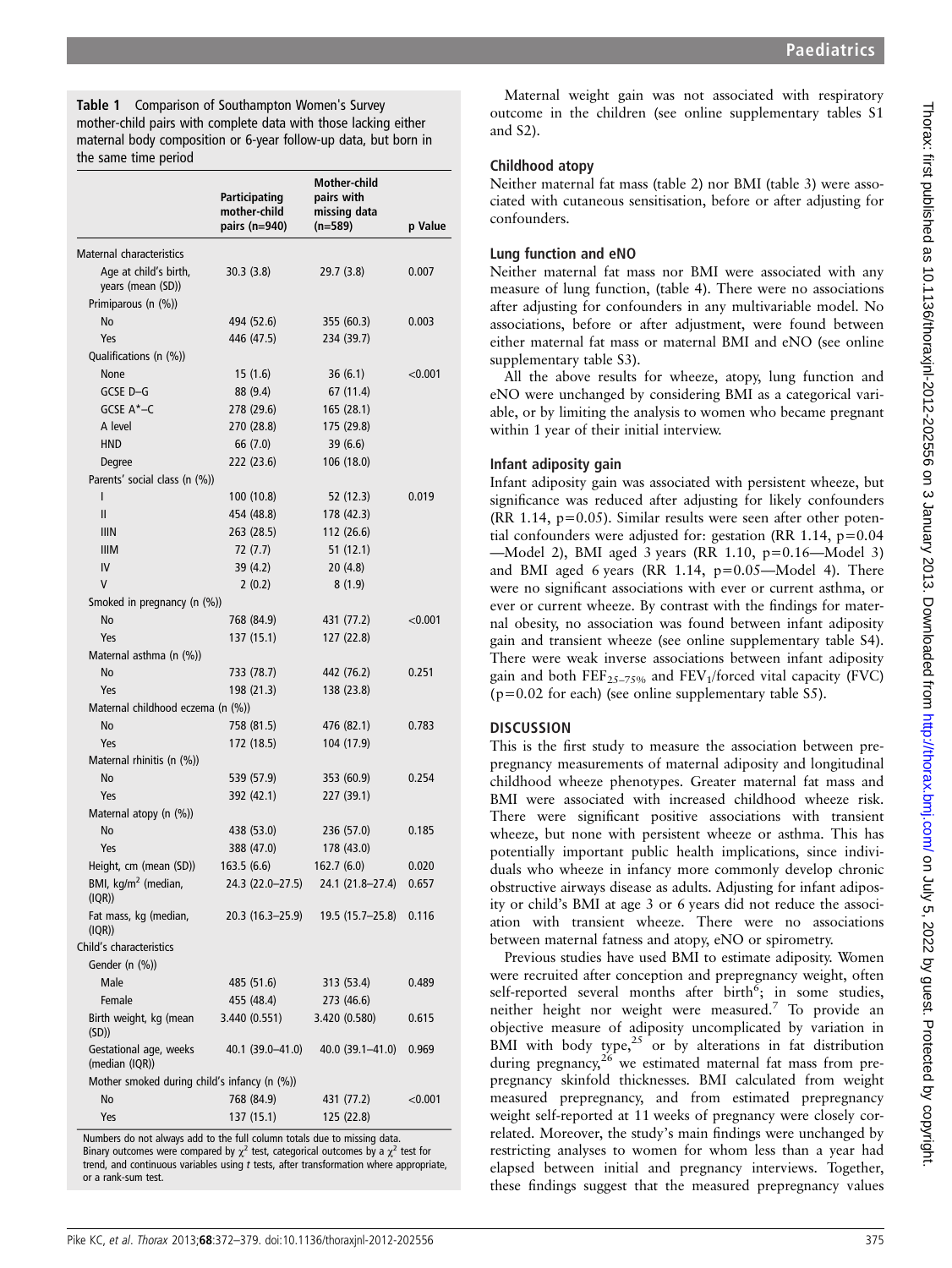|                   |           | <b>Unadjusted analysis</b> |         |     | Model 1   |                           |         |     | Model 2   |                           |         |     |
|-------------------|-----------|----------------------------|---------|-----|-----------|---------------------------|---------|-----|-----------|---------------------------|---------|-----|
| <b>Outcome</b>    | <b>RR</b> | (95% CI)                   | p Value | n   | <b>RR</b> | (95% CI)                  | p Value | n   | <b>RR</b> | (95% CI)                  | p Value | n   |
| Ever wheeze       | 1.09      | $(1.03 \text{ to } 1.16)$  | 0.003   | 921 | 1.08      | $(1.02 \text{ to } 1.15)$ | 0.007   | 895 | 1.09      | $(1.03 \text{ to } 1.16)$ | 0.002   | 895 |
| Ever asthma       | 1.10      | $(0.93 \text{ to } 1.31)$  | 0.27    | 927 | 1.05      | $(0.89 \text{ to } 1.24)$ | 0.57    | 890 | 1.10      | $(0.93 \text{ to } 1.30)$ | 0.28    | 890 |
| Current wheeze    | 1.04      | $(0.86 \text{ to } 1.25)$  | 0.68    | 927 | 1.06      | $(0.87 \text{ to } 1.29)$ | 0.54    | 808 | 1.09      | $(0.90 \text{ to } 1.32)$ | 0.39    | 808 |
| Current asthma    | 1.14      | $(0.91 \text{ to } 1.43)$  | 0.24    | 927 | 1.10      | $(0.89 \text{ to } 1.37)$ | 0.39    | 918 | 1.14      | $(0.92 \text{ to } 1.41)$ | 0.22    | 918 |
| Transient wheeze  | 1.13      | $(1.05 \text{ to } 1.23)$  | 0.002   | 764 | 1.11      | $(1.02 \text{ to } 1.20)$ | 0.01    | 743 | 1.12      | $(1.03 \text{ to } 1.21)$ | 0.006   | 743 |
| Persistent wheeze | 1.12      | $(0.96 \text{ to } 1.30)$  | 0.14    | 526 | 1.08      | $(0.94 \text{ to } 1.24)$ | 0.26    | 519 | 1.11      | $(0.98 \text{ to } 1.27)$ | 0.11    | 519 |
| Atopy             | 1.07      | $(0.91 \text{ to } 1.25)$  | 0.43    | 681 | 1.14      | $(0.97 \text{ to } 1.35)$ | 0.12    | 590 | 1.14      | $(0.97 \text{ to } 1.35)$ | 0.12    | 590 |
|                   |           |                            |         |     | Model 3   |                           |         |     | Model 4   |                           |         |     |
| Ever wheeze       |           |                            |         |     | 1.1       | $(1.03 \text{ to } 1.17)$ | 0.004   | 817 | 1.09      | $(1.03 \text{ to } 1.15)$ | 0.004   | 893 |
| Ever asthma       |           |                            |         |     | 1.14      | $(0.96 \text{ to } 1.35)$ | 0.13    | 823 | 1.06      | $(0.89 \text{ to } 1.28)$ | 0.52    | 888 |
| Current wheeze    |           |                            |         |     | 1.03      | $(0.84 \text{ to } 1.28)$ | 0.76    | 741 | 1.09      | $(0.89 \text{ to } 1.33)$ | 0.40    | 806 |
| Current asthma    |           |                            |         |     | 1.17      | $(0.94 \text{ to } 1.45)$ | 0.16    | 835 | 1.14      | $(0.91 \text{ to } 1.42)$ | 0.27    | 915 |
| Transient wheeze  |           |                            |         |     | 1.11      | $(1.02 \text{ to } 1.21)$ | 0.01    | 686 | 1.11      | $(1.02 \text{ to } 1.20)$ | 0.01    | 741 |
| Persistent wheeze |           |                            |         |     | 1.12      | $(0.97 \text{ to } 1.30)$ | 0.13    | 478 | 1.10      | $(0.96 \text{ to } 1.27)$ | 0.17    | 519 |
| Atopy             |           |                            |         |     | 1.21      | $(1.02 \text{ to } 1.44)$ | 0.03    | 546 | 1.15      | $(0.97 \text{ to } 1.36)$ | 0.12    | 590 |

Table 2 Relationship between maternal prepregnancy fat mass (kg) and wheeze and atopy phenotypes in the offspring at age 6 years

Relative risk represents change in outcome per 10 kg of maternal prepregnancy fat mass.

Model 1 Adjusted for potential confounders significantly associated with the outcome, excluding child's birth weight and gestation.

Ever wheeze-maternal education, asthma and rhinitis, child's gender and age last breast fed; Ever asthma-maternal education, asthma and smoking in pregnancy, and child's gender; Current wheeze-maternal education, asthma and atopy; Current asthma-maternal education and asthma; Transient wheeze-maternal height, parity, asthma and rhinitis, child's gender and age last breast fed; Persistent wheeze-maternal education, asthma and rhinitis and child's gender; Atopy-maternal social class, asthma and atopy, and child's gender. Model 2 adjusted for potential confounders significantly associated with the outcome, including child's birth weight and gestation.

Ever wheeze-maternal education, asthma and rhinitis, child's gender, age last breast fed and gestation; Ever asthma-maternal education, asthma, smoking in pregnancy and parity, child's gender and gestation; Current wheeze-maternal education, asthma and atopy, child's gender and gestation; Current asthma-maternal education and asthma, and child's gestation; Transient wheeze-maternal height, parity, asthma and rhinitis, child's gender, age last breast fed and gestation; Persistent wheeze-maternal education, asthma and rhinitis, child's gender and gestation; Atopy-maternal social class, asthma and atopy, and child's gender.

Model 3 adjusted for increase in adiposity between birth and 6 months and potential confounders significantly associated with the outcome (listed in Model 2) including child's birth weight and gestation.

Model 4 adjusted for child's BMI at age 6 years and potential confounders significantly associated with the outcome including child's birth weight and gestation. BMI, body mass index.

are likely to accurately reflect relative maternal fatness immediately before and during early pregnancy.

The finding of increased wheeze in association with greater maternal adiposity is consistent with previous studies. Associations have been found between higher maternal BMI and increased wheeze at 18 months,<sup>7</sup> 3 years<sup>8 27</sup> and 8 years,<sup>6</sup> and also in adolescence.<sup>5</sup>

Few studies have assessed objective measures of atopy in relation to maternal adiposity. Kumar et  $al^8$  found an inverse relationship between maternal prepregnancy BMI and cord blood total IgE, but no association with food allergy or eczema, while Scholtens et  $al^6$  found no association with specific IgE to inhalant allergens. We have found neither an association between maternal adiposity and cutaneous sensitisation, nor eosinophilic airway inflammation measured by eNO. Furthermore, although cross-sectional adult data have suggested an association between adiposity and atopy,<sup>28</sup> cross-sectional studies in childhood provide no evidence for this.29

The positive association between maternal adiposity and transient wheeze is unique to this study, as no other study has assessed longitudinal wheeze phenotypes. Our finding is supported by studies assessing wheeze in early childhood.<sup>78 27</sup> The lack of longitudinal studies means that evidence supporting an association between maternal adiposity and persistence of wheeze symptoms in older children is less conclusive. No association was found between maternal adiposity and doctordiagnosed asthma in our study, although our power was less for this outcome than for transient or for ever wheeze. The only study to date to have found such an association, did so in infancy when asthma is difficult to diagnose.<sup>27</sup> Two studies<sup>5 6</sup> have reported associations with self-reported asthma, although

only after considering effect modification by genetic predisposition. However, these studies' results were contradictory; Scholtens found maternal adiposity associated with asthma only in children considered predisposed due to parental asthma or allergy,<sup>6</sup> while Patel found this association to be strongest in children without a parental history of atopy.<sup>5</sup> Subtle differences in the phenotypic characteristics of the individuals assigned to the current wheeze grouping may have existed between the populations and age groups considered in each of these studies. Similarly, differences in the nature and extent of residual confounding associated with the measured or estimated values of maternal adiposity used may explain, in part, the conflicting results.

Previous studies report an effect of maternal adiposity beyond that mediated by pregnancy or birth complications,<sup>7</sup> while this and other studies suggest that a direct effect beyond that of an association with childhood obesity is possible. We were unable to confirm our previous finding of increased wheeze risk in association with greater infant adiposity gain,<sup>13</sup> possibly due to reduced power, as fewer children were seen at 6 than at 3 years. Nevertheless, it was felt important to correct for potential confounding by infant adiposity gain. Adjustment for infant adiposity gain or childhood BMI did not reduce the association between maternal adiposity and transient wheeze, suggesting that the effect of maternal obesity is not mediated by childhood adiposity. Indeed, the contrasting findings of an association between maternal obesity and transient wheeze, and a borderline association between infant weight gain and persistent wheeze, suggests separate mechanisms may underlie these associations.

This study did not detect any association between maternal pregnancy weight gain, according to Institute of Medicine categorisation, and any wheeze, atopy or lung function outcome.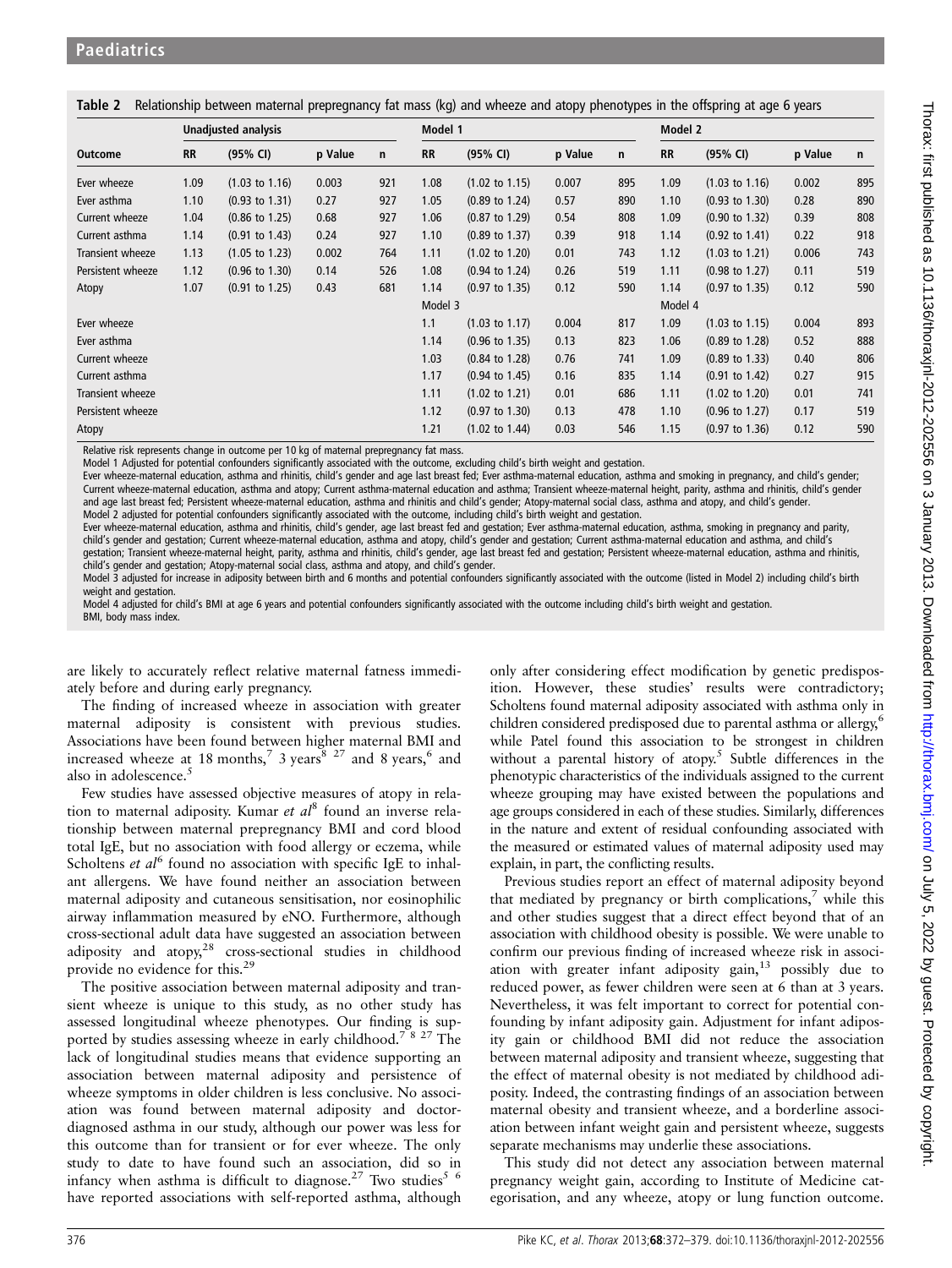|  |  |  |  |  |  | Table 3 Relationship between maternal prepregnancy BMI and wheeze and atopy phenotypes in the offspring at age 6 years |
|--|--|--|--|--|--|------------------------------------------------------------------------------------------------------------------------|
|--|--|--|--|--|--|------------------------------------------------------------------------------------------------------------------------|

|                   | Unadjusted analysis |                           |         |     |           | Model 1                   |         |     |           | Model 2                   |         |     |  |
|-------------------|---------------------|---------------------------|---------|-----|-----------|---------------------------|---------|-----|-----------|---------------------------|---------|-----|--|
| <b>Outcome</b>    | <b>RR</b>           | (95% CI)                  | p Value | N   | <b>RR</b> | (95% CI)                  | p Value | n   | <b>RR</b> | (95% CI)                  | p Value | n   |  |
| Ever wheeze       | 1.08                | $(1.02 \text{ to } 1.14)$ | 0.006   | 924 | 1.07      | $(1.01 \text{ to } 1.12)$ | 0.01    | 897 | 1.08      | $(1.02 \text{ to } 1.13)$ | 0.004   | 897 |  |
| Ever asthma       | 1.07                | $(0.92 \text{ to } 1.24)$ | 0.4     | 930 | 1.02      | $(0.87 \text{ to } 1.18)$ | 0.84    | 892 | 1.06      | $(0.91 \text{ to } 1.24)$ | 0.44    | 892 |  |
| Current wheeze    | 0.99                | $(0.85 \text{ to } 1.16)$ | 0.94    | 930 | 0.99      | $(0.84 \text{ to } 1.17)$ | 0.94    | 809 | 1.02      | $(0.87 \text{ to } 1.20)$ | 0.79    | 809 |  |
| Current asthma    | 1.10                | $(0.91 \text{ to } 1.33)$ | 0.31    | 930 | 1.06      | $(0.88 \text{ to } 1.27)$ | 0.53    | 920 | 1.10      | $(0.92 \text{ to } 1.32)$ | 0.30    | 920 |  |
| Transient wheeze  | 1.11                | $(1.04 \text{ to } 1.18)$ | 0.003   | 767 | 1.10      | $(1.03 \text{ to } 1.17)$ | 0.006   | 746 | 1.11      | $(1.04 \text{ to } 1.18)$ | 0.002   | 746 |  |
| Persistent wheeze | 1.08                | $(0.95 \text{ to } 1.24)$ | 0.22    | 527 | 1.05      | $(0.93 \text{ to } 1.20)$ | 0.42    | 519 | 1.09      | $(0.97 \text{ to } 1.24)$ | 0.16    | 519 |  |
| Atopy             | 1.08                | $(0.94 \text{ to } 1.24)$ | 0.31    | 681 | 1.13      | $(0.98 \text{ to } 1.31)$ | 0.10    | 589 | 1.13      | $(0.98 \text{ to } 1.31)$ | 0.1     | 589 |  |
|                   |                     |                           |         |     | Model3    |                           |         |     | Model 4   |                           |         |     |  |
| Ever wheeze       |                     |                           |         |     | 1.08      | $(1.02 \text{ to } 1.14)$ | 0.009   | 819 | 1.07      | $(1.02 \text{ to } 1.13)$ | 0.01    | 895 |  |
| Ever asthma       |                     |                           |         |     | 1.08      | $(0.92 \text{ to } 1.26)$ | 0.34    | 825 | 1.02      | $(0.86 \text{ to } 1.20)$ | 0.85    | 890 |  |
| Current wheeze    |                     |                           |         |     | 0.97      | $(0.82 \text{ to } 1.16)$ | 0.77    | 742 | 1.02      | $(0.86 \text{ to } 1.22)$ | 0.79    | 807 |  |
| Current asthma    |                     |                           |         |     | 1.10      | $(0.91 \text{ to } 1.33)$ | 0.31    | 837 | 1.10      | $(0.90 \text{ to } 1.34)$ | 0.35    | 917 |  |
| Transient wheeze  |                     |                           |         |     | 1.10      | $(1.03 \text{ to } 1.18)$ | 0.006   | 689 | 1.10      | $(1.03 \text{ to } 1.18)$ | 0.007   | 744 |  |
| Persistent wheeze |                     |                           |         |     | 1.09      | $(0.95 \text{ to } 1.25)$ | 0.23    | 478 | 1.08      | $(0.95 \text{ to } 1.23)$ | 0.25    | 519 |  |
| Atopy             |                     |                           |         |     | 1.17      | $(1.00 \text{ to } 1.36)$ | 0.05    | 545 | 1.14      | $(0.98 \text{ to } 1.32)$ | 0.09    | 589 |  |

Relative risk represents change in outcome per 5 kg/ $m^2$  of maternal prepregnancy BMI.

Models 1–4 adjusted for confounders as described in table 2.

BMI, body mass index.

This is surprising given that excessive pregnancy weight gain has been shown to be associated with infant adiposity, and has been proposed to predispose to a number of obesity-associated adverse outcomes.<sup>30</sup> Possibly, categorisation according to weight gain throughout pregnancy is not sensitive to the effects of weight gain during periods of particular significance for determining fetal health and development. Alternatively, absolute maternal fatness may determine fetal exposure and childhood outcome more directly than rate of weight gain. Serum levels of proinflammatory cytokines are known to be higher in obese pregnant women than pregnant women of normal weight,<sup>31</sup> and it has been proposed that an increased inflammatory response might affect fetal immunological or pulmonary

development. Other factors associated with obesity include high glucose, insulin, lipid and leptin levels.4 32 Although observational studies cannot determine causality, careful characterisation of wheeze phenotypes may suggest mechanisms by which maternal adiposity might predispose to childhood wheeze. In the absence of an association with atopy, there is little to support an effect of maternal adiposity upon atopic immunity.

Transient childhood wheeze is believed to arise during viral infections in individuals predisposed to airways obstruction. It is possible that maternal obesity might affect airway development. Leptin is elevated in obesity, $32$  and leptin receptors in the lung may mediate effects upon lung growth.<sup>33</sup> However, although lung function is believed to track across the life-course, no

|                               | Unadjusted analysis |                                     |           |     | Model 1   |                                              |           |     | Model 2   |                                      |           |     |
|-------------------------------|---------------------|-------------------------------------|-----------|-----|-----------|----------------------------------------------|-----------|-----|-----------|--------------------------------------|-----------|-----|
|                               | <b>Beta</b>         | (95% CI)                            | p Value n |     | β         | (95% CI)                                     | p Value n |     | β         | (95% CI)                             | p Value n |     |
| $FEV1$ z-score                |                     | $0.0349$ $(-0.0413$ to 0.1111) 0.37 |           | 793 |           | $0.0274$ $(-0.0476 \text{ to } 0.1025)$ 0.47 |           | 793 | 0.0230    | $(-0.0555$ to 0.1015) 0.56           |           | 784 |
| FVC z-score                   | 0.0433              | $(-0.0439 \text{ to } 0.1306)$ 0.33 |           | 793 | 0.0301    | $(-0.0586 \text{ to } 0.1188)$ 0.5           |           | 765 | 0.0301    | $(-0.0586 \text{ to } 0.1188)$ 0.5   |           | 765 |
| $FEF_{25-75\%}$ z-score       | 0.0163              | $(-0.0796 \text{ to } 0.1122)$ 0.74 |           | 793 | 0.0181    | $(-0.0775 \text{ to } 0.1137)$ 0.71          |           | 793 | 0.0071    | $(-0.0886 \text{ to } 0.1028)$ 0.88  |           | 793 |
| FEV <sub>1</sub> /FVC z-score | $-0.0190$           | $(-0.1043 \text{ to } 0.0663)$ 0.66 |           | 793 | $-0.0130$ | $(-0.0998$ to 0.0739)                        | 0.77      | 765 | $-0.0130$ | $(-0.0998 \text{ to } 0.0739)$ 0.77  |           | 765 |
| Exhaled nitric oxide          |                     | $-0.0575$ (-0.1667 to 0.0517) 0.30  |           | 482 |           | $-0.0908$ $(-0.2018$ to 0.0203) 0.11         |           | 477 |           | $-0.0908$ $(-0.2018$ to 0.0203) 0.11 |           | 477 |
|                               |                     |                                     |           |     | Model 3   |                                              |           |     | Model 4   |                                      |           |     |
| $FEV1$ z-score                |                     |                                     |           |     |           | $0.0115$ $(-0.0702 \text{ to } 0.0932)$ 0.78 |           | 721 | 0.0122    | $(-0.0684 \text{ to } 0.0928)$ 0.76  |           | 784 |
| FVC z-score                   |                     |                                     |           |     | 0.0287    | $(-0.0625$ to $0.1199$ )                     | 0.54      | 713 | 0.0001    | $(-0.0913 \text{ to } 0.0916)$ 0.99  |           | 765 |
| FEF <sub>25-75%</sub> z-score |                     |                                     |           |     | $-0.0035$ | $(-0.1031 \text{ to } 0.0961)$ 0.94          |           | 725 | 0.0160    | $(-0.0829 \text{ to } 0.1149)$ 0.75  |           | 793 |
| FEV <sub>1</sub> /FVC z-score |                     |                                     |           |     |           | $-0.0293$ $(-0.1181$ to 0.0594)              | 0.51      | 713 | 0.0055    | $(-0.0846 \text{ to } 0.0956)$ 0.9   |           | 765 |
| Exhaled nitric oxide          |                     |                                     |           |     | $-0.0989$ | $(-0.2152 \text{ to } 0.0174)$ 0.09          |           | 434 | $-0.0889$ | $(-0.2029 \text{ to } 0.0250)$ 0.12  |           | 477 |

Table 4 Relationship between maternal prepregnancy fat mass (kg) and exhaled nitric oxide and lung function in the offspring at age 6 years

Regression coefficient represents change in outcome per 10 kg of maternal prepregnancy fat mass.

Model 1 Adjusted for potential confounders significantly associated with the outcome, excluding child's birth weight and gestation.

FEV<sub>1</sub>-child's gender; FVC-maternal smoking in pregnancy and rhinitis, and child's gender; FEF<sub>25–75%-</sub>maternal parity and child's gender; FEV<sub>1</sub>/FVC-maternal rhinitis, eczema, smoking in pregnancy and parity; eNO-maternal height, asthma and eczema.

Model 2 adjusted for potential confounders significantly associated with the outcome, including child's birth weight and gestation.

FEV<sub>1</sub>-maternal height, and child's gender and birth weight; FVC-maternal smoking in pregnancy and rhinitis, and child's gender; FEF<sub>25–75%</sub> maternal parity and child's gender and

gestation; FEV<sub>1</sub>/FVC-maternal rhinitis, eczema, smoking in pregnancy and parity; eNO-maternal height, asthma and eczema.

Model 3 adjusted for increase in adiposity between birth and 6 months and potential confounders significantly associated with the outcome including child's birth weight and gestation (listed in Model 2).

Model 4 adjusted for child's BMI at age 6 years and potential confounders significantly associated with the outcome including child's birth weight and gestation (listed in Model 2). BMI, body mass index.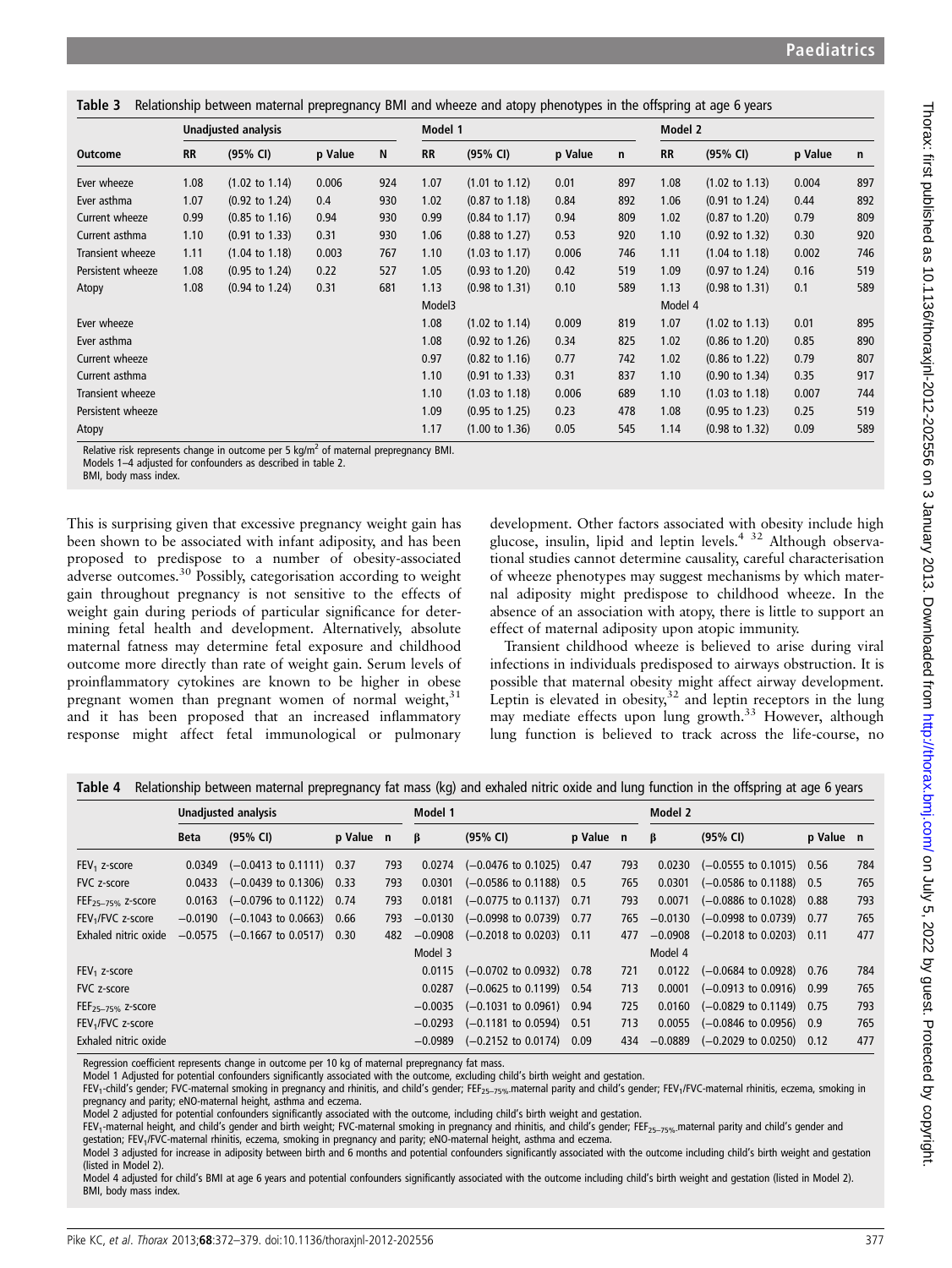association was found between maternal adiposity and spirometry at 6 years. This may reflect a transient effect upon lung function, or there may be subtle differences in airway function that the spirometric indices measured could not detect. It is possible that lung function effects are particularly important in the transient wheeze phenotype, and that a significant association may be found in a cohort large enough to support analysis of the relationship between adiposity and lung function stratified by wheeze phenotype. Alternatively, maternal adiposity may confer vulnerability to transient wheeze via an effect upon severity of viral infection, perhaps by an effect upon innate immunity similar to that proposed to explain reported associations between prenatal vitamin D exposure and childhood wheeze.<sup>34</sup> Certainly, there is data to support increased respiratory infection in overweight individuals.<sup>3</sup>

This study's strength lies in the robust measurement of maternal fat mass and BMI in a longitudinal birth cohort. The wheeze outcomes were assessed using standardised questions permitting comparison with other studies. Uniquely, this study considered the influence of early infant adiposity gain upon outcome, and also objectively assessed lung function and skin sensitisation. Although observational studies are inherently vulnerable to response bias, the response rate was good in this study, and neither maternal prepregnancy fat mass nor BMI differed significantly between participants and non-participants. Furthermore, the relationship between maternal adiposity and childhood wheeze was one of many objectives of a broader study assessing the effect of maternal nutrition upon childhood growth and health, it is unlikely that parental health knowledge may have affected participation. A hurdle to interpreting the data surrounds identifying the relevant exposure. Ideally, measurements might be taken in early pregnancy rather than in prepregnancy, but changes to maternal body composition vary between women, and there are no standardised measurements or reference charts for pregnancy. Critical windows in pregnancy may also be relevant. Despite these challenges, we find that the association with wheeze holds whether measuring BMI or adiposity estimated from skin fold thickness prior to pregnancy.

In conclusion, we found that greater maternal prepregnancy fat mass and BMI were associated with an increased risk of transient wheeze in childhood. There was no evidence for an effect of maternal adiposity upon childhood atopy, but the association with transient wheeze suggests an effect upon airway development.

Acknowledgements The research was supported by infrastructure provided by the NIHR Southampton Respiratory Biomedical Research Unit and the NIHR Southampton Biomedical Research Centre. Clinical investigations were conducted in Southampton Wellcome Trust Clinical Research Facility.

Contributors JSAL, KMG, HMI, CC, SMR and GCR designed research; KCP and JSAL conducted research; HI and KCP analysed data; KCP and JSAL, wrote the first draft of the paper; JSAL had primary responsibility for final content. All authors read and approved the final manuscript.

#### Competing interests None.

**Ethics approval** Southampton and South West Hampshire Local Research Ethics Committee.

#### Provenance and peer review Not commissioned; externally peer reviewed

Data sharing statement The Southampton Women's Survey is a complex study with ongoing data collection of many of the waves of the study. We encourage data sharing through collaboration, wherever possible, to maximise the use of the study data. In the first instance, enquiries should be made to the MRC Lifecourse Epidemiology Unit Director, Professor Cyrus Cooper on cc@mrc.soton.ac.uk.

#### REFERENCES

Camargo CA Jr, Weiss ST, Zhang S, et al. Prospective study of body mass index, weight change, and risk of adult-onset asthma in women. Arch Intern Med 1999;159:2582–8.

- 2 Castro-Rodriguez JA, Holberg CJ, Morgan WJ, et al. Increased incidence of asthmalike symptoms in girls who become overweight or obese during the school years. Am J Respir Crit Care Med 2001;163:1344–9.
- 3 Gunnbjornsdottir MI, Omenaas E, Gislason T, et al. Obesity and nocturnal gastro-oesophageal reflux are related to onset of asthma and respiratory symptoms. Eur Respir J 2004;24:116–21.
- Ramsay JE, Ferrell WR, Crawford L, et al. Maternal obesity is associated with dysregulation of metabolic, vascular, and inflammatory pathways. J Clin Endocrinol Metab 2002;87:4231–7.
- Patel SP, Rodriguez A, Little MP, et al. Associations between pre-pregnancy obesity and asthma symptoms in adolescents. J Epidemiol Community Health 2012;66:809–14.
- 6 Scholtens S, Wijga AH, Brunekreef B, et al. Maternal overweight before pregnancy and asthma in offspring followed for 8 years. Int J Obes (Lond) 2010;34:606–13.
- 7 Haberg SE, Stigum H, London SJ, et al. Maternal obesity in pregnancy and respiratory health in early childhood. Paediatr Perinat Epidemiol 2009;23:352–62.
- 8 Kumar R, Story RE, Pongracic JA, et al. Maternal pre-pregnancy obesity and recurrent wheezing in early childhood. Pediatr Allergy Immunol Pulmonol 2010;23:183–90.
- 9 Flegal KM, Carroll MD, Ogden CL, et al. Prevalence and trends in obesity among US adults, 1999–2008. JAMA 2010;303:235–41.
- 10 Kumari AS. Pregnancy outcome in women with morbid obesity. Int J Gynaecol Obstet 2001;73:101–7.
- 11 Whitaker RC. Predicting preschooler obesity at birth: the role of maternal obesity in early pregnancy. Pediatrics 2004;114:e29–36.
- Lucas JS, Inskip HM, Godfrey KM, et al. Small size at birth and greater postnatal weight gain: relationships to diminished infant lung function. Am J Respir Crit Care Med 2004;170:534–40.
- 13 Pike KC, Crozier SR, Lucas JS, et al. Patterns of fetal and infant growth are related to atopy and wheezing disorders at age 3 years. Thorax 2010;65:1099–106.
- 14 Sonnenschein-van der Voort AM, Jaddoe VW, Raat H, et al. Fetal and infant growth and asthma symptoms in preschool children: the Generation R Study. Am J Respir Crit Care Med 2012;185:731–7.
- 15 Raatikainen K, Heiskanen N, Heinonen S. Transition from overweight to obesity worsens pregnancy outcome in a BMI-dependent manner. Obesity (Silver Spring) 2006;14:165–71.
- 16 Inskip HM, Godfrey KM, Robinson SM, et al. Cohort profile: The Southampton Women's Survey. Int J Epidemiol 2006;35:42–8.
- 17 Durnin JV, Womersley J. Body fat assessed from total body density and its estimation from skinfold thickness: measurements on 481 men and women aged from 16 to 72 years. Br J Nutr 1974;32:77–97.
- 18 Asher MI, Keil U, Anderson HR, et al. International Study of Asthma and Allergies in Childhood (ISAAC): rationale and methods. Eur Respir J 1995;8:483-91.
- 19 Martinez FD, Wright AL, Taussig LM, et al. Asthma and wheezing in the first six years of life. The Group Health Medical Associates. N Engl J Med 1995:332:133-8.
- 20 Beydon N, Davis SD, Lombardi E, et al., American Thoracic Society/European Respiratory Society Working Group on Infant and Young Children Pulmonary Function Testing. An official American Thoracic Society/European Respiratory Society statement: pulmonary function testing in preschool children. Am J Respir Crit Care Med 2007;175:1304–45.
- 21 Stanojevic S, Wade A, Stocks J, et al. Reference ranges for spirometry across all ages: a new approach. Am J Respir Crit Care Med 2008;177:253–60.
- 22 American Thoracic Society, European Respiratory Society. ATS/ERS recommendations for standardized procedures for the online and offline measurement of exhaled lower respiratory nitric oxide and nasal nitric oxide. Am J Respir Crit Care Med 2005;171:912–30.
- 23 Barros AH, Alternatives for logistic regression in cross-sectional studies: an empirical comparison of models that directly estimate the prevalence ratio. Alternatives for logistic regression in cross-sectional studies: an empirical comparison of models that directly estimate the prevalence ratio. BMC Med Res Methodol 2003;3:21.
- Bland M. An introduction to statistics. Oxford: Oxford University Press, 2000.
- 25 Nevill AM, Stewart AD, Olds T, et al. Relationship between adiposity and body size reveals limitations of BMI. Am J Phys Anthropol 2006;129:151–6.
- 26 Paxton A, Lederman SA, Heymsfield SB, et al. Anthropometric equations for studying body fat in pregnant women. Am J Clin Nutr 1998;67:104–10.
- 27 Reichman NE, Nepomnyaschy L. Maternal pre-pregnancy obesity and diagnosis of asthma in offspring at age 3 years. Matern Child Health J 2008;12:725-33.
- 28 Chen Y, Rennie D, Cormier Y, et al. Association between obesity and atopy in adults. Int Arch Allergy Immunol 2010;153:372–7.
- 29 von Mutius E, Schwartz J, Neas LM, et al. Relation of body mass index to asthma and atopy in children: the National Health and Nutrition Examination Study III. Thorax 2001;56:835–8.
- 30 Crozier SR, Inskip HM, Godfrey KM, et al. Weight gain in pregnancy and childhood body composition: findings from the Southampton Women's Survey. Am J Clin Nutr 2012;91:1745–51.
- 31 Challier JC, Basu S, Bintein T, et al. Obesity in pregnancy stimulates macrophage accumulation and inflammation in the placenta. Placenta 2008;29:274–81.